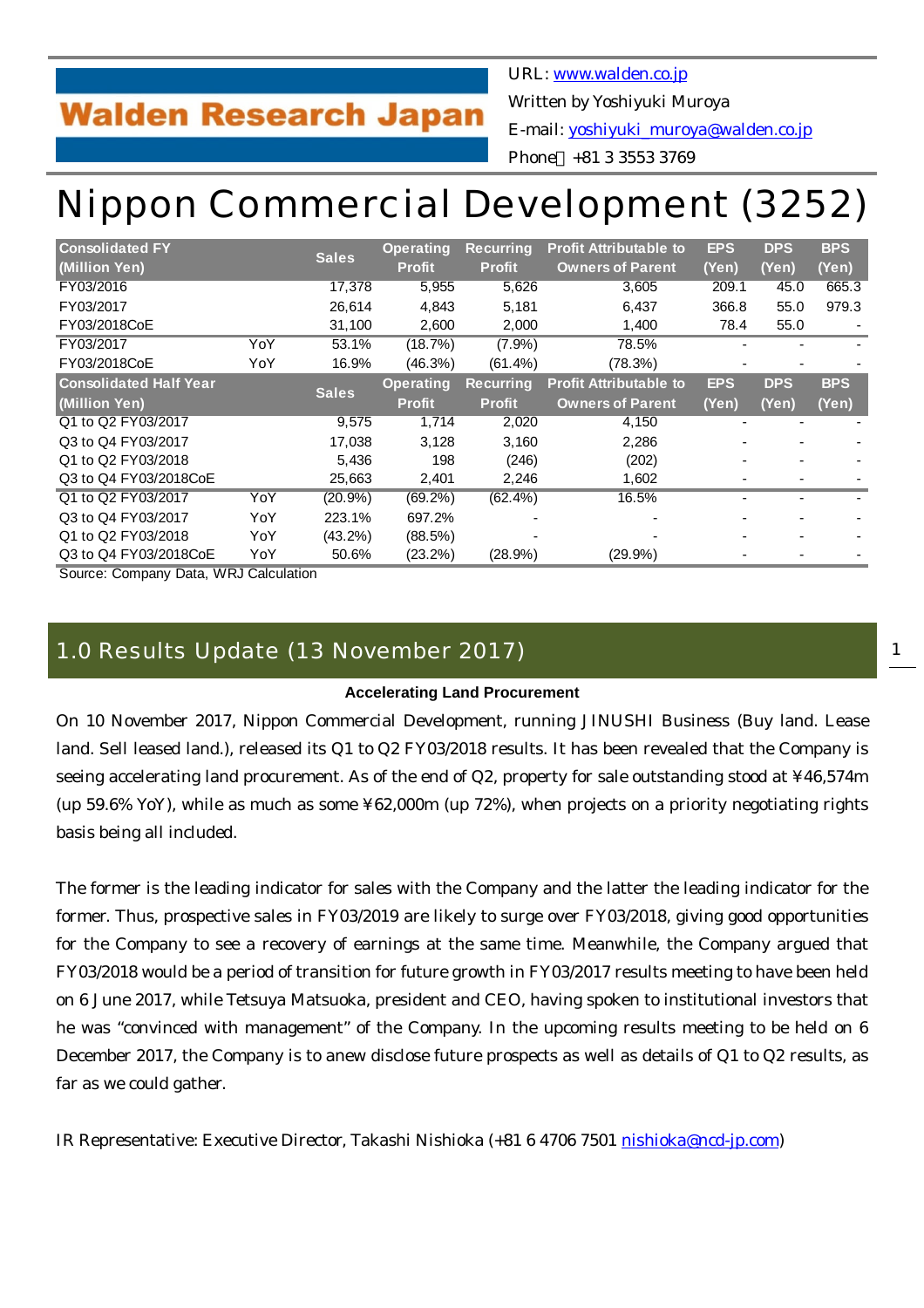## 2.0 Company Profile

|                       | Buy Land. Lease Land. Sell Leased Land.                                                 |
|-----------------------|-----------------------------------------------------------------------------------------|
| <b>Company Name</b>   | Nippon Commercial Development Co., Ltd.                                                 |
|                       | <b>Company Website (Japanese only)</b>                                                  |
|                       | <b>English Information</b><br>Nippon Commercial Development Co., Ltd.                   |
|                       | <b>Share Price</b>                                                                      |
| <b>Established</b>    | 7 April 2000                                                                            |
| Listing               | 26 December 2014: Tokyo Stock Exchange 1st section and Nagoya Stock Exchange            |
|                       | 1st section (Ticker: 3252)                                                              |
|                       | 30 April 2013: Nagoya Stock Exchange 2nd section                                        |
|                       | 8 November 2007: Nagoya Stock Exchange Centrex                                          |
| Capital               | ¥2,795m (As of the end of September 2017)                                               |
| No. of Shares         | 17,865,200 shares, including 141 treasury shares (As of the end of Sep. 2017)           |
| <b>Main Features</b>  | Running JINUSHI Business (Buy land. Lease land. Sell leased land.)<br>$\bullet$         |
|                       | Consolidated New Real Property Corporation as subsidiary (27 May 2016)<br>$\bullet$     |
|                       | Also involved with management of land through the establishment of JINUSHI<br>$\bullet$ |
|                       | Private REIT Investment Corporation (28 September 2016)                                 |
| <b>Businesses</b>     | . Real Estate Investment                                                                |
|                       | . Sublease, Lease and Fund Fee                                                          |
|                       | . Planning and Brokerage                                                                |
|                       | . Other                                                                                 |
| <b>Top Management</b> | President and CEO: Tetsuya Matsuoka                                                     |
| <b>Shareholders</b>   | Tetsuya Matsuoka 35.2 , The Master Trust Bank of Japan (trust account) 3.3%,            |
|                       | Japan Trustee Services (trust account) 2.3% (As of the end of March 2017)               |
| Headquarters          | Chuo-ku, Osaka-city, Osaka-prefecture, JAPAN                                            |
| No. of Employees      | Consolidated: 81, Parent: 35 (As of the end of June 2017)                               |
|                       |                                                                                         |

Source: Company Data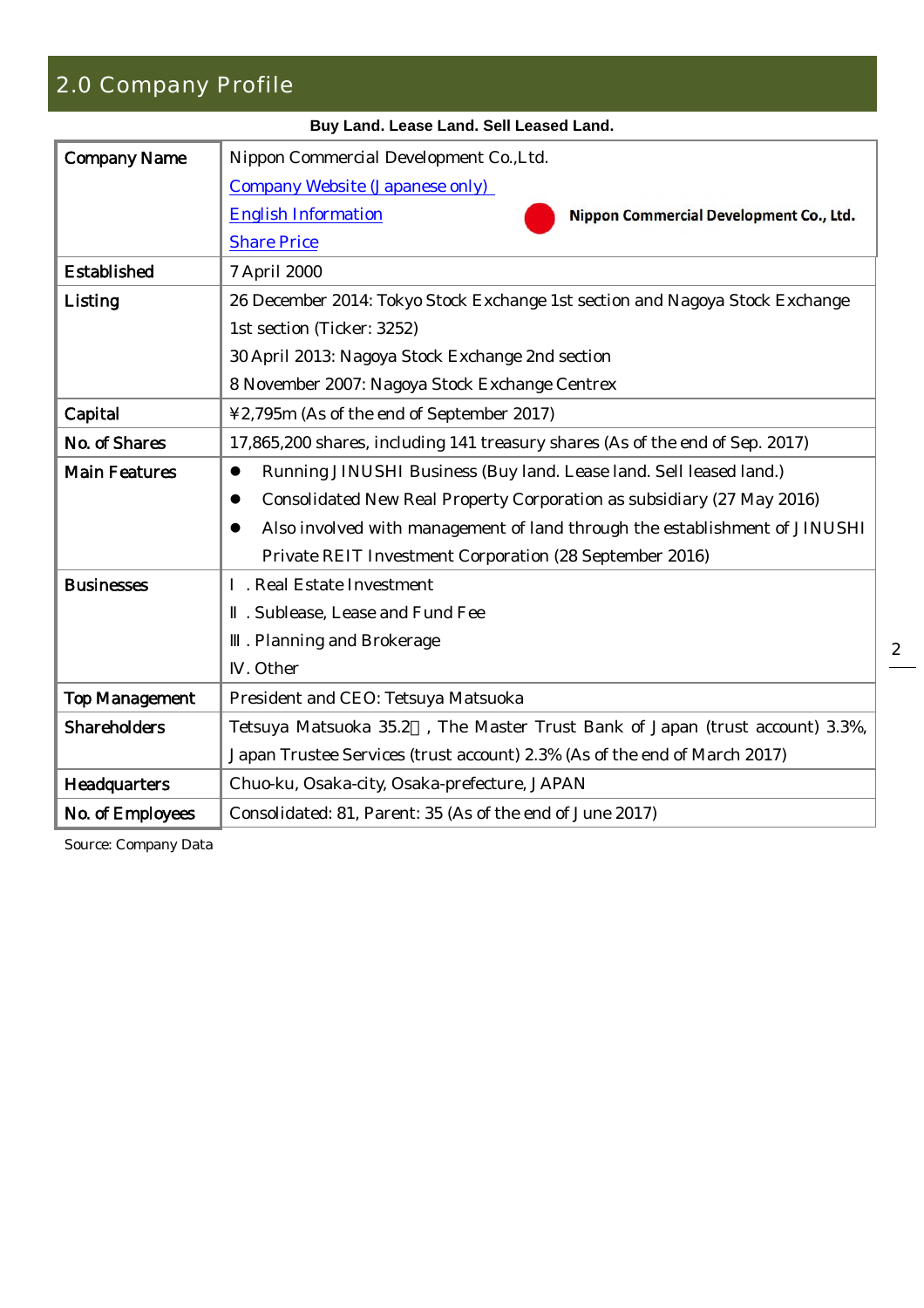## 3.0 Recent Trading and Prospects

#### **Q1 to Q2 FY03/2018 Results**

In Q1 to Q2 FY03/2018, sales came in at ¥5,436m (down 43.2 YoY), operating profit ¥198m (down 88.5%), recurring profit negative ¥246m (versus ¥2,020m during the same period in the previous year) and profit attributable to owners of parent negative ¥202m (versus ¥4,150m). According to the Company, the results saw progress rates "in line with assumptions" of initial Company forecasts and the business performance was "favorable".

Initial Company forecasts assume that sales are to concentrate in Q4 as in FY03/2017. Sales in Q4 FY03/2017 were driven by sales of land to JINUSHI Private REIT Investment Corporation (JINUSHI REIT) under management by JINUSHI Asset Management Co., Ltd., i.e., the Company's subsidiary, which is supposed to reappear in FY03/2018.



Source: Company Data, WRJ Calculation

In Q1 to Q2, the number of projects to sell land decreased over the same period in the previous year and thus sales. Gross profit margin came in at 30.9% (down 1.0% point), suggesting that the Company has almost maintained the extent of own value creations in a sense. Still, falling sales and increasing expenses resulted in major adjustments of operating profit. SG&A expenses came in at ¥1,479m (up 11.0%) due to strengthening of human resources to further pursue land procurement.

On top of this, the Company suffered from some net decreases at the non-operating level and at the extraordinary level, respectively, ¥749m and ¥2,790m. The former was basically driven by consolidation of New Real Property Corporation as subsidiary on 27 May 2016. During the same period in the previous year, the Company saw appraisal gains of ¥640m on stocks of subsidiaries and affiliates in line with lowering local borrowing interest rate in said subsidiary's overseas subsidiary in Australia, while appraisal losses of ¥130m in line with rising rate in Q1 to Q2. Meanwhile, the latter also stemmed from said consolidation. During the same period in the previous year, the Company saw gains on negative goodwill of ¥4,577m and losses related to step acquisition of ¥1,787m, having resulted in net extraordinary income of ¥2,790m, as a result of said consolidation, which were just gone in Q1 to Q2.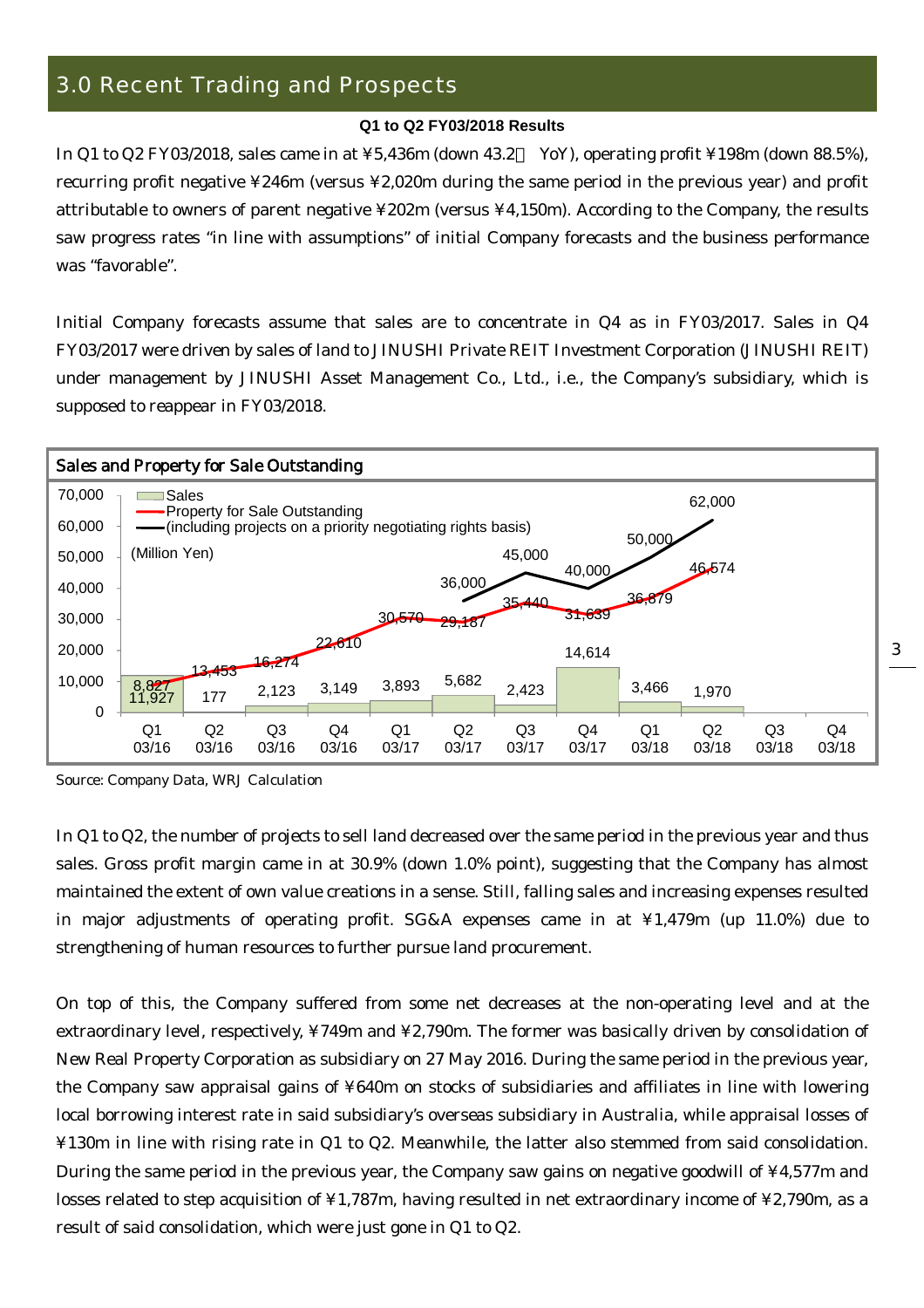#### **FY03/2018 Company Forecasts**

FY03/2018 initial Company forecasts have remained unchanged, going for prospective sales of ¥31,100m (up 16.9% YoY), operating profit of ¥2,600m (down 46.3%), recurring profit of ¥2,000m (down 61.4%) and profit attributable to owners of parent of ¥1,400m (down 78.3%). Prospective annual dividend of ¥55.0 per share, implying payout ratio of 70.2%, has also remained unchanged.



Source: Company Data, WRJ Calculation

Renewal of record high sales in FY03/2017 is to be followed by another one in FY03/2018, which is to be driven by considerably enlarging number of projects to sell land to JINUSHI REIT in Q4. However, Company forecasts assume lowering gross profit margin due to hiking prices of land to have procured as well as increasing SG&A expenses due to front-loaded investments and thus operating profit is expected to adjust even on a full-year basis. At the non-operating level and at the extraordinary level, the situations in Q1 to Q2 are to basically persist as far as we could see. As a result, the Company is to see major adjustments in profit attributable to owners of parent. Still, the Company argued that FY03/2018 would be a period of transition for future growth in FY03/2017 results meeting to have been held on 6 June 2017.

4

For example, it is found in the release of paid-in stock option on 16 August 2016 that condition for said stock option to be 100% exercised is to achieve profit attributable to owners of parent of ¥6,500m or more in FY03/2019. That is to say, this should be an implication for the Company earnings target in FY03/2019. In the light of accelerating land procurement most recently, sales are to surge in FY03/2019, generating major benefits to earnings and thus resulting in a remarkable recovery of earnings over FY03/2018.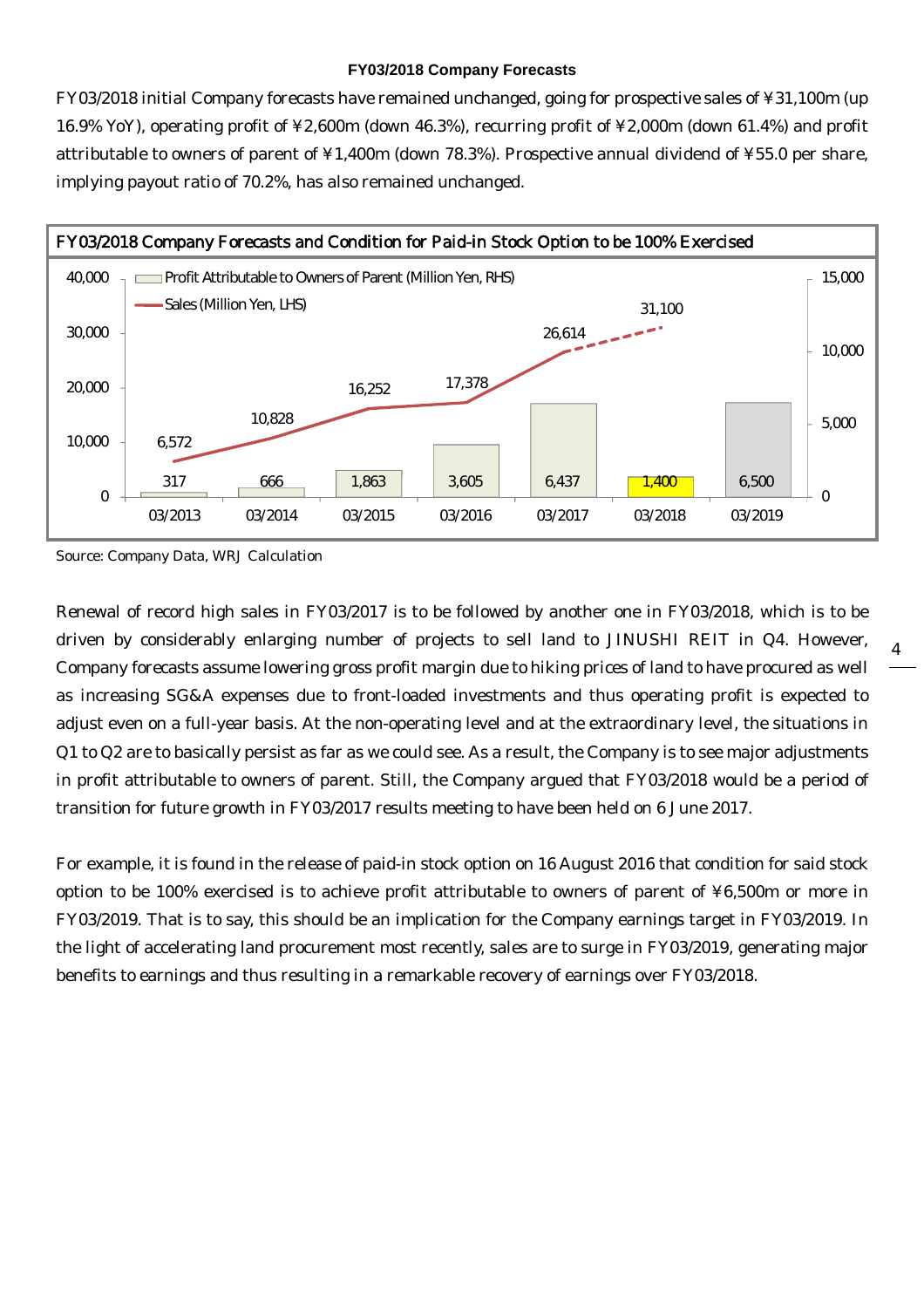## 4.0 Financial Statements

| Income Statement (Cumulative, Quarterly)        |                 |                 |                 |                 |                 |                 |                          |                          |              |  |  |  |
|-------------------------------------------------|-----------------|-----------------|-----------------|-----------------|-----------------|-----------------|--------------------------|--------------------------|--------------|--|--|--|
| <b>Income Statement</b>                         | <b>Cons.Act</b> | <b>Cons.Act</b> | <b>Cons.Act</b> | Cons.Act        | <b>Cons.Act</b> | <b>Cons.Act</b> | <b>Cons.Act</b>          | <b>Cons.Act</b>          |              |  |  |  |
|                                                 | Q <sub>1</sub>  | Q1 to Q2        | Q1 to Q3        | $Q1$ to $Q4$    | Q <sub>1</sub>  | Q1 to Q2        | Q1 to Q3                 | Q1 to Q4                 | YoY          |  |  |  |
| (Million Yen)                                   | 03/2017         | 03/2017         | 03/2017         | 03/2017         | 03/2018         | 03/2018         | 03/2018                  | 03/2018                  | Net Chg.     |  |  |  |
| <b>Sales</b>                                    | 3,893           | 9,575           | 11,999          | 26,614          | 3,466           | 5,436           |                          | $\overline{\phantom{a}}$ | (4, 139)     |  |  |  |
| Cost of Sales                                   | 3,089           | 6,528           | 8,029           | 18,903          | 2,561           | 3,758           |                          |                          | (2,769)      |  |  |  |
| <b>Gross Profit</b>                             | 803             | 3,047           | 3,970           | 7,710           | 904             | 1,677           |                          |                          | (1, 370)     |  |  |  |
| SG&A                                            | 627             | 1,332           | 1,985           | 2,866           | 679             | 1,479           |                          |                          | $+146$       |  |  |  |
| <b>Operating Profit</b>                         | 175             | 1,714           | 1,984           | 4,843           | 224             | 198             |                          | $\blacksquare$           | (1, 516)     |  |  |  |
| Non Operating Balance                           | 111             | 305             | 458             | 337             | 50              | (444)           |                          |                          | (749)        |  |  |  |
| <b>Recurring Profit</b>                         | 287             | 2,020           | 2,442           | 5,181           | 275             | (246)           |                          | $\blacksquare$           | (2, 266)     |  |  |  |
| <b>Extraordinary Balance</b>                    | 2,790           | 2,790           | 2,790           | 2,787           | 0               | 0               |                          | ٠                        | (2,790)      |  |  |  |
| Profit before Income Taxes                      | 3,077           | 4,810           | 5,233           | 7,968           | 275             | (246)           |                          |                          | (5,057)      |  |  |  |
| <b>Total Income Taxes</b>                       | (6)             | 426             | 315             | 1,161           | 64              | (4)             |                          |                          | (430)        |  |  |  |
| NP Belonging to Non-Controlling SHs             | 117             | 233             | 338             | 369             | 26              | (39)            |                          |                          | (272)        |  |  |  |
| <b>Profit Attributable to Owners of Parent</b>  | 2,966           | 4,150           | 4,578           | 6,437           | 183             | (202)           | $\overline{\phantom{0}}$ | $\blacksquare$           | (4, 353)     |  |  |  |
| Sales YoY                                       | $(67.4\%)$      | (20.9%          | (15.7%)         | $+53.1%$        | $(11.0\%)$      | $(43.2\%)$      |                          | $\overline{\phantom{a}}$ |              |  |  |  |
| <b>Operating Profit YoY</b>                     | $(97.0\%)$      | $(69.2\%)$      | $(64.0\%)$      | (18.7%)         | $+27.9%$        | (88.5%)         |                          |                          |              |  |  |  |
| Recurring Profit YoY                            | $(94.9\%)$      | $(62.4\%)$      | $(53.8\%)$      | (7.9%)          | $(4.2\%)$       |                 |                          |                          |              |  |  |  |
| Profit Attributable to Owners of Parent YoY     | (21.5%)         | $+16.5%$        | $+29.9%$        | $+78.5%$        | $(93.8\%)$      |                 |                          | $\overline{\phantom{a}}$ |              |  |  |  |
| Gross Profit Margin                             | 20.6%           | 31.8%           | 33.1%           | 29.0%           | 26.1%           | 30.9%           |                          | ä,                       | $(1.0\%)$    |  |  |  |
| (SG&A / Sales)                                  | 16.1%           | 13.9%           | 16.5%           | 10.8%           | 19.6%           | 27.2%           |                          | $\overline{\phantom{a}}$ | $+13.3%$     |  |  |  |
| <b>Operating Profit Margin</b>                  | 4.5%            | 17.9%           | 16.5%           | 18.2%           | 6.5%            | 3.6%            |                          |                          | (14.3%)      |  |  |  |
| Recurring Profit Margin                         | 7.4%            | 21.1%           | 20.4%           | 19.5%           | 7.9%            | (4.5%)          |                          |                          | (25.6%)      |  |  |  |
| Profit Attributable to Owners of Parent Margin  | 76.2%           | 43.3%           | 38.2%           | 24.2%           | 5.3%            | (3.7%)          |                          | ٠                        | $(47.1\%)$   |  |  |  |
| Total Income Taxes / Profit before Income Taxes |                 | 8.9%            | 6.0%            | 14.6%           | 23.6%           |                 |                          |                          |              |  |  |  |
| <b>Income Statement</b>                         | <b>Cons.Act</b> | <b>Cons.Act</b> | <b>Cons.Act</b> | <b>Cons.Act</b> | <b>Cons.Act</b> | <b>Cons.Act</b> | <b>Cons.Act</b>          | <b>Cons.Act</b>          |              |  |  |  |
|                                                 | Q1              | Q2              | Q <sub>3</sub>  | Q4              | Q1              | Q <sub>2</sub>  | Q3                       | Q4                       | YoY          |  |  |  |
| (Million Yen)                                   | 03/2017         | 03/2017         | 03/2017         | 03/2017         | 03/2018         | 03/2018         | 03/2018                  | 03/2018                  | Net Chg.     |  |  |  |
| <b>Sales</b>                                    | 3,893           | 5,682           | 2,423           | 14,614          | 3,466           | 1,970           |                          | $\overline{\phantom{a}}$ | (3, 712)     |  |  |  |
| Cost of Sales                                   | 3,089           | 3,438           | 1,501           | 10,874          | 2,561           | 1,197           |                          |                          | (2, 241)     |  |  |  |
| <b>Gross Profit</b>                             | 803             | 2,244           | 922             | 3,739           | 904             | 772             |                          |                          | (1, 471)     |  |  |  |
| SG&A                                            | 627             | 704             | 652             | 881             | 679             | 799             |                          | ä,                       | $+94$        |  |  |  |
| <b>Operating Profit</b>                         | 175             | 1,539           | 269             | 2,858           | 224             | (26)            |                          | $\blacksquare$           | (1, 566)     |  |  |  |
| Non Operating Balance                           | 111             | 193             | 152             | (120)           | 50              | (494)           |                          |                          | (688)        |  |  |  |
| <b>Recurring Profit</b>                         | 287             | 1,732           | 422             | 2,738           | 275             | (521)           |                          | $\blacksquare$           | (2, 254)     |  |  |  |
| <b>Extraordinary Balance</b>                    | 2,790           | 0               | 0               | (3)             | $\mathbf 0$     | 0               |                          |                          | $\mathbf{0}$ |  |  |  |
| Profit before Income Taxes                      | 3,077           | 1,732           | 422             | 2,735           | 275             | (521)           |                          |                          | (2, 254)     |  |  |  |
| <b>Total Income Taxes</b>                       | (6)             | 432             | (111)           | 846             | 64              | (68)            |                          |                          | (501)        |  |  |  |
| NP Belonging to Non-Controlling SHs             | 117             | 116             | 105             | 30              | 26              | (66)            |                          |                          | (182)        |  |  |  |
| <b>Profit Attributable to Owners of Parent</b>  | 2,966           | 1,184           | 428             | 1,858           | 183             | (386)           |                          |                          | (1, 570)     |  |  |  |
| Sales YoY                                       | (67.4%)         | $\sim$          | $+14.1%$        | +364.0%         | $(11.0\%)$      | (65.3%)         |                          |                          |              |  |  |  |
| <b>Operating Profit YoY</b>                     | $(97.0\%)$      |                 |                 | +538.6%         | $+27.9%$        |                 |                          |                          |              |  |  |  |
| Recurring Profit YoY                            | (94.9%)         |                 |                 | $+708.1%$       | (4.2%)          |                 |                          |                          |              |  |  |  |
| Profit Attributable to Owners of Parent YoY     | (21.5%)         |                 |                 |                 | $(93.8\%)$      |                 |                          | ÷,                       |              |  |  |  |
| Gross Profit Margin                             | 20.6%           | 39.5%           | 38.1%           | 25.6%           | 26.1%           | 39.2%           |                          |                          | $(0.3\%)$    |  |  |  |
| (SG&A / Sales)                                  | 16.1%           | 12.4%           | 26.9%           | 6.0%            | 19.6%           | 40.6%           |                          |                          | $+28.2%$     |  |  |  |
| <b>Operating Profit Margin</b>                  | 4.5%            | 27.1%           | 11.1%           | 19.6%           | 6.5%            | $(1.4\%)$       |                          |                          | $(28.4\%)$   |  |  |  |
| Recurring Profit Margin                         | 7.4%            | 30.5%           | 17.4%           | 18.7%           | 7.9%            | (26.5%)         |                          |                          | (57.0%)      |  |  |  |
|                                                 |                 |                 |                 |                 |                 |                 |                          |                          |              |  |  |  |
| Profit Attributable to Owners of Parent Margin  | 76.2%           | 20.8%           | 17.7%           | 12.7%           | 5.3%            | (19.6%)         |                          |                          | $(40.5\%)$   |  |  |  |

Source: Company Data, WRJ Calculation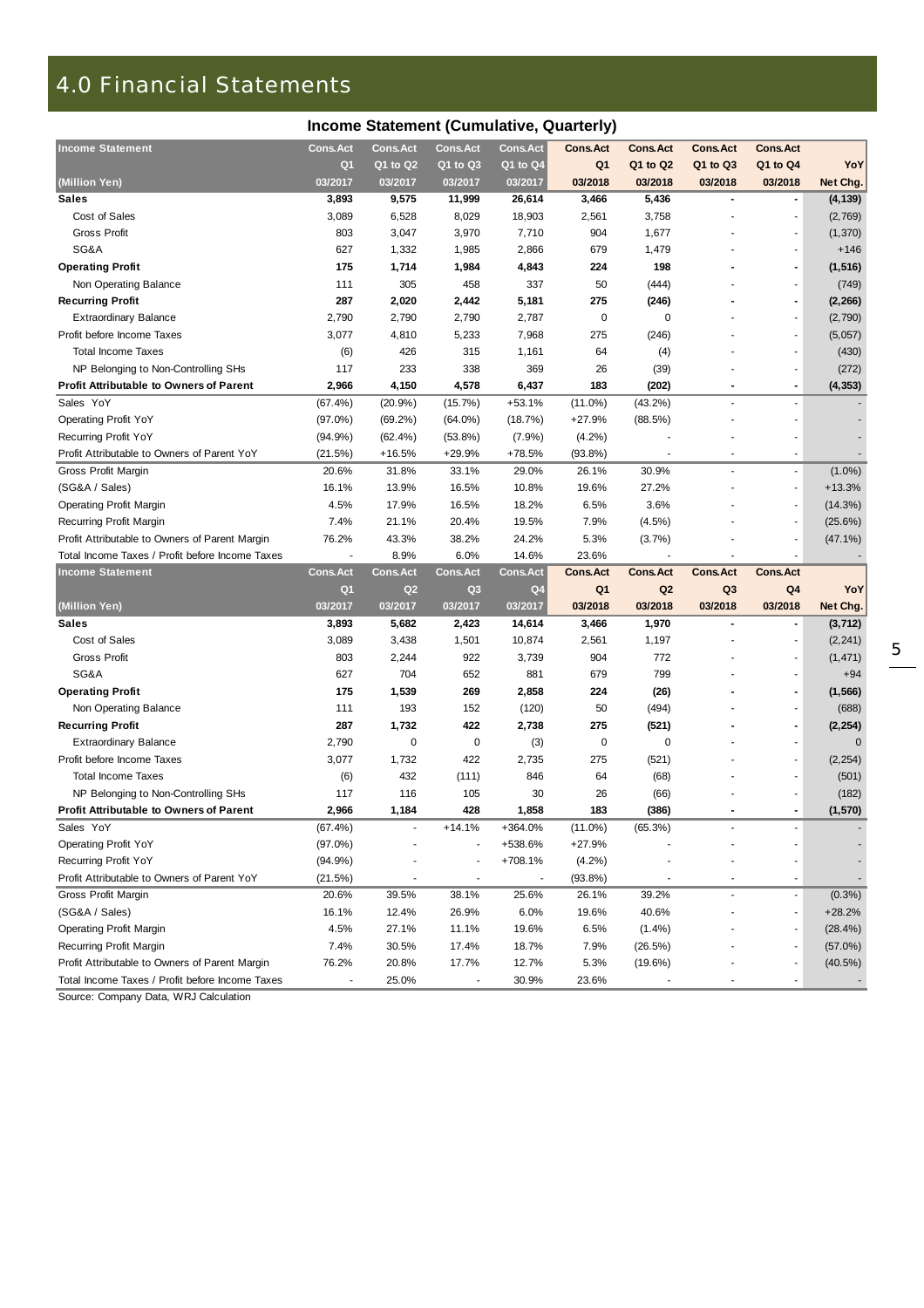### **Segmented Information (Cumulative, Quarterly)**

| <b>Segmented Information</b>   | <b>Cons.Act</b> | <b>Cons.Act</b> | <b>Cons.Act</b> | <b>Cons.Act</b> | <b>Cons.Act</b> | <b>Cons.Act</b> | <b>Cons.Act</b> | <b>Cons.Act</b> |            |
|--------------------------------|-----------------|-----------------|-----------------|-----------------|-----------------|-----------------|-----------------|-----------------|------------|
|                                | Q <sub>1</sub>  | Q1 to Q2        | Q1 to Q3        | Q1 to Q4        | Q <sub>1</sub>  | Q1 to Q2        | Q1 to Q3        | Q1 to Q4        | YoY        |
| (Million Yen)                  | 03/2017         | 03/2017         | 03/2017         | 03/2017         | 03/2018         | 03/2018         | 03/2018         | 03/2018         | Net Chg.   |
| Real Estate Investment         | 3,450           | 8,852           | 10,800          | 25,148          | 3,245           | 4,993           |                 |                 | (3, 859)   |
| Sublease, Lease and Fund Fee   | 78              | 160             | 242             | 420             | 97              | 192             |                 |                 | $+32$      |
| Planning and Brokerage         | $\mathbf 0$     | 0               | 192             | 193             | $\mathbf 0$     | 19              |                 |                 | $+19$      |
| Other                          | 363             | 562             | 764             | 851             | 123             | 231             |                 |                 | (331)      |
| <b>Sales</b>                   | 3,893           | 9,575           | 11,999          | 26,614          | 3,466           | 5,436           |                 | $\blacksquare$  | (4, 139)   |
| <b>Real Estate Investment</b>  | 449             | 2,505           | 3,050           | 6,521           | 787             | 1,439           |                 |                 | (1,065)    |
| Sublease, Lease and Fund Fee   | 20              | 40              | 60              | 175             | 32              | 63              |                 |                 | $+22$      |
| Planning and Brokerage         | 0               | 0               | 191             | 192             | $\mathbf 0$     | 18              |                 |                 | $+18$      |
| Other                          | 336             | 503             | 677             | 753             | 99              | 183             |                 |                 | (319)      |
| <b>Segment Profit</b>          | 806             | 3,049           | 3,979           | 7,641           | 918             | 1,704           |                 |                 | (1, 344)   |
| Elimination                    | (630)           | (1, 334)        | (1, 994)        | (2,798)         | (693)           | (1,506)         |                 |                 | (172)      |
| <b>Operating Profit</b>        | 175             | 1,714           | 1,984           | 4,843           | 224             | 198             |                 | $\blacksquare$  | (1, 516)   |
| <b>Real Estate Investment</b>  | 13.0%           | 28.3%           | 28.2%           | 25.9%           | 24.3%           | 28.8%           |                 |                 | $+0.5%$    |
| Sublease, Lease and Fund Fee   | 26.0%           | 25.1%           | 25.0%           | 41.7%           | 33.2%           | 32.8%           |                 |                 | $+7.7%$    |
| Planning and Brokerage         | 100.0%          | 100.0%          | 99.2%           | 99.2%           |                 | 95.0%           |                 |                 | $(5.0\%)$  |
| Other                          | 92.5%           | 89.4%           | 88.6%           | 88.4%           | 80.1%           | 79.1%           |                 |                 | $(10.2\%)$ |
| Elimination                    | $(16.2\%)$      | $(13.9\%)$      | $(16.6\%)$      | $(10.5\%)$      | $(20.0\%)$      | (27.7%)         |                 |                 | $(13.8\%)$ |
| <b>Operating Profit Margin</b> | 4.5%            | 17.9%           | 16.5%           | 18.2%           | 6.5%            | 3.6%            |                 |                 | (14.3%)    |
|                                |                 |                 |                 |                 |                 |                 |                 |                 |            |
| <b>Segmented Information</b>   | <b>Cons.Act</b> | <b>Cons.Act</b> | <b>Cons.Act</b> | <b>Cons.Act</b> | <b>Cons.Act</b> | <b>Cons.Act</b> | <b>Cons.Act</b> | <b>Cons.Act</b> |            |
|                                | Q <sub>1</sub>  | Q2              | Q <sub>3</sub>  | Q <sub>4</sub>  | Q <sub>1</sub>  | Q2              | Q <sub>3</sub>  | Q <sub>4</sub>  | YoY        |
| (Million Yen)                  | 03/2017         | 03/2017         | 03/2017         | 03/2017         | 03/2018         | 03/2018         | 03/2018         | 03/2018         | Net Chg.   |
| Real Estate Investment         | 3,450           | 5,402           | 1,947           | 14,348          | 3,245           | 1,747           |                 |                 | (3,654)    |
| Sublease, Lease and Fund Fee   | 78              | 81              | 82              | 177             | 97              | 95              |                 |                 | $+14$      |
| Planning and Brokerage         | 0               | 0               | 192             | 1               | 0               | 19              |                 |                 | $+19$      |
| Other                          | 363             | 199             | 201             | 87              | 123             | 107             |                 |                 | (91)       |
| <b>Sales</b>                   | 3,893           | 5,682           | 2,423           | 14,614          | 3,466           | 1,970           |                 | $\blacksquare$  | (3, 712)   |
| <b>Real Estate Investment</b>  | 449             | 2,056           | 544             | 3,470           | 787             | 652             |                 |                 | (1, 403)   |
| Sublease, Lease and Fund Fee   | 20              | 19              | 20              | 114             | 32              | 30              |                 | ÷               | $+11$      |
| Planning and Brokerage         | 0               | 0               | 190             | 1               | 0               | 18              |                 |                 | $+18$      |
| Other                          | 336             | 166             | 174             | 76              | 99              | 83              |                 |                 | (82)       |
| <b>Segment Profit</b>          | 806             | 2,242           | 930             | 3,662           | 918             | 785             |                 | $\blacksquare$  | (1, 456)   |
| Elimination                    | (630)           | (703)           | (660)           | (803)           | (693)           | (812)           |                 |                 | (109)      |
| <b>Operating Profit</b>        | 175             | 1,539           | 269             | 2,858           | 224             | (26)            |                 | $\blacksquare$  | (1, 566)   |
| Real Estate Investment         | 13.0%           | 38.1%           | 28.0%           | 24.2%           | 24.3%           | 37.3%           |                 |                 | (0.7%      |
| Sublease, Lease and Fund Fee   | 26.0%           | 24.2%           | 24.7%           | 64.5%           | 33.2%           | 32.4%           |                 |                 | $+8.2%$    |
| Planning and Brokerage         | 100.0%          | 100.0%          | 99.2%           | 99.8%           |                 | 95.0%           |                 |                 | $(5.0\%)$  |
| Other                          | 92.5%           | 83.7%           | 86.5%           | 86.8%           | 80.1%           | 78.0%           |                 |                 | $(5.6\%)$  |
| Elimination                    | $(16.2\%)$      | $(12.4\%)$      | (27.2%)         | $(5.5\%)$       | $(20.0\%)$      | (41.3%)         |                 |                 | (28.9%)    |

Source: Company Data, WRJ Calculation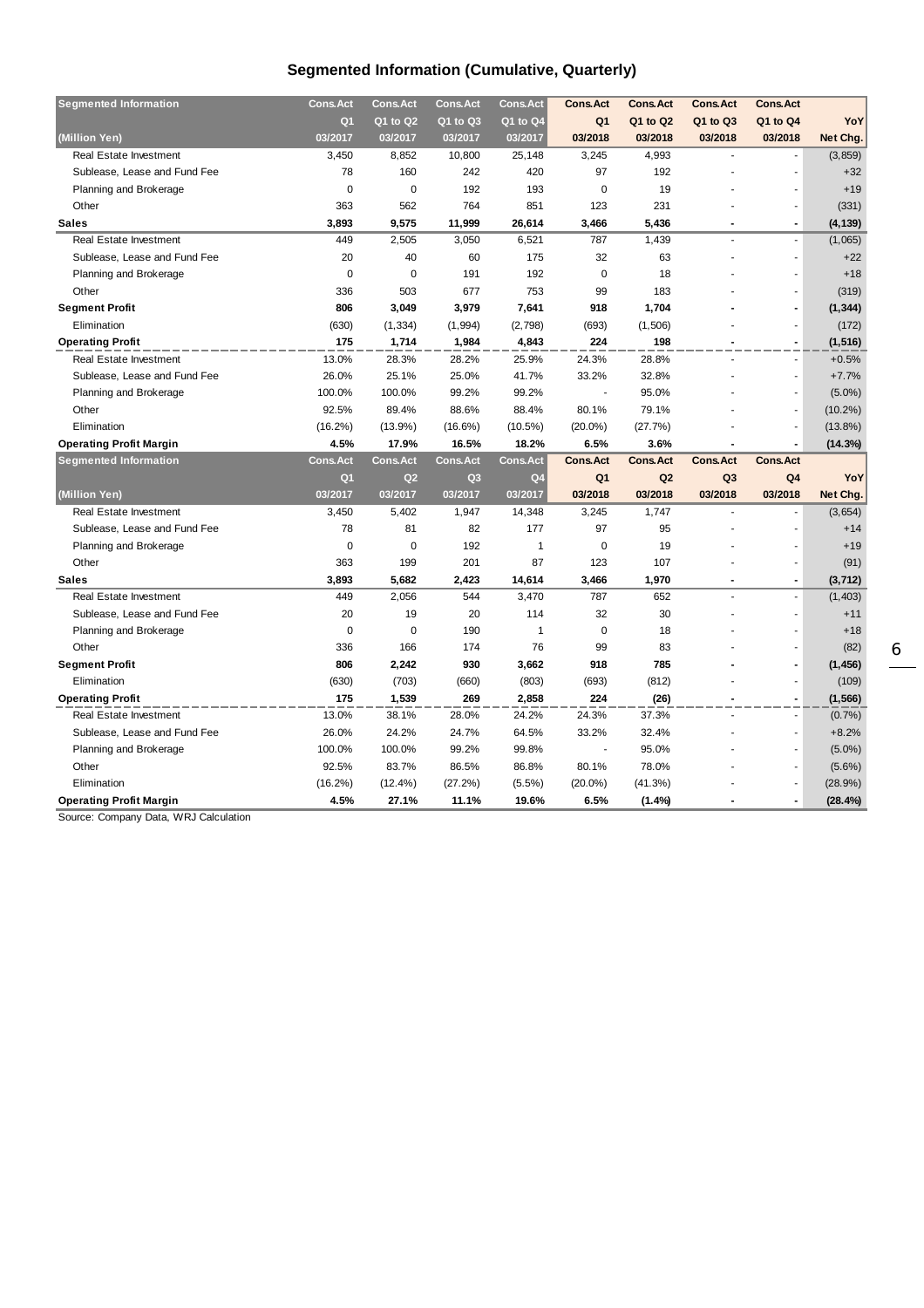#### **Balance Sheet (Quarterly)**

| <b>Balance Sheet</b>                      | <b>Cons.Act</b> | <b>Cons.Act</b> | <b>Cons.Act</b> | <b>Cons.Act</b> | <b>Cons.Act</b> | <b>Cons.Act</b> | <b>Cons.Act</b> | <b>Cons.Act</b> |           |
|-------------------------------------------|-----------------|-----------------|-----------------|-----------------|-----------------|-----------------|-----------------|-----------------|-----------|
|                                           | Q <sub>1</sub>  | Q2              | Q <sub>3</sub>  | Q <sub>4</sub>  | Q <sub>1</sub>  | Q2              | Q <sub>3</sub>  | Q <sub>4</sub>  | YoY       |
| (Million Yen)                             | 03/2017         | 03/2017         | 03/2017         | 03/2017         | 03/2018         | 03/2018         | 03/2018         | 03/2018         | Net Chg.  |
| Cash & Deposit                            | 11,095          | 11,880          | 11,928          | 13,794          | 11,795          | 9,753           |                 |                 | (2, 127)  |
| <b>Accounts Receivables</b>               | 50              | 81              | 54              | 77              | 165             | 188             |                 |                 | $+107$    |
| Property for Sale                         | 30,570          | 29,187          | 35,440          | 31,639          | 36,879          | 46,574          |                 | ä,              | $+17,387$ |
| Other                                     | 686             | 530             | 569             | 510             | 364             | 486             |                 |                 | (44)      |
| <b>Current Assets</b>                     | 42,402          | 41,679          | 47,992          | 46,022          | 49,205          | 57,002          |                 |                 | $+15,323$ |
| <b>Tangible Assets</b>                    | 188             | 217             | 229             | 231             | 258             | 274             |                 |                 | $+56$     |
| <b>Intangible Assets</b>                  | 9               | 10              | 9               | 11              | 10              | 9               |                 |                 |           |
| Investments & Other Assets                | 9,814           | 9,348           | 9,573           | 10,528          | 10,782          | 10,313          |                 |                 | $+965$    |
| <b>Fixed Assets</b>                       | 10,012          | 9,577           | 9,813           | 10,770          | 11,051          | 10,598          |                 |                 | $+1,021$  |
| <b>Total Assets</b>                       | 52,414          | 51,256          | 57,805          | 56,792          | 60,256          | 67,601          |                 | $\blacksquare$  | $+16,344$ |
| <b>Accounts Payables</b>                  | 85              | 73              | 62              | 121             | 72              | 167             |                 |                 | $+94$     |
| Short Term Debt                           | 2,278           | 1,577           | 5,511           | 1,154           | 964             | 2,214           |                 |                 | $+637$    |
| Other                                     | 1,777           | 1,780           | 2,103           | 2,792           | 1,756           | 1,775           |                 |                 | (5)       |
| <b>Current Liabilities</b>                | 4,141           | 3,431           | 7,677           | 4,068           | 2,793           | 4,158           |                 |                 | $+726$    |
| Long Term Debt                            | 31,778          | 30,390          | 32,211          | 32,057          | 37,583          | 44,053          |                 |                 | $+13,663$ |
| Other                                     | 755             | 750             | 781             | 787             | 808             | 880             |                 |                 | $+130$    |
| <b>Fixed Liabilities</b>                  | 32,533          | 31,140          | 32,993          | 32,845          | 38,392          | 44,934          |                 | $\blacksquare$  | $+13,793$ |
| <b>Total Liabilities</b>                  | 36,674          | 34,572          | 40,671          | 36,914          | 41,185          | 49,092          |                 |                 | $+14,520$ |
| <b>Shareholders' Equity</b>               | 13,878          | 15,141          | 15,598          | 17,699          | 16,903          | 16,516          |                 |                 | $+1,375$  |
| Adjustments                               | 1,861           | 1,542           | 1,535           | 2,179           | 2,167           | 1,991           |                 |                 | $+448$    |
| <b>Net Assets</b>                         | 15,739          | 16,684          | 17,134          | 19,878          | 19,071          | 18,508          |                 |                 | $+1,823$  |
| <b>Total Liabilities &amp; Net Assets</b> | 52,414          | 51,256          | 57,805          | 56,792          | 60,256          | 67,601          |                 | $\blacksquare$  | $+16,344$ |
| <b>Equity Capital</b>                     | 13,625          | 14,566          | 14,949          | 17,493          | 16,671          | 16,273          |                 |                 | $+1,707$  |
| Interest-Bearing Debt                     | 34,103          | 32,012          | 37,766          | 33,265          | 38,596          | 46,341          |                 |                 | $+14,329$ |
| Net Debt                                  | 23,008          | 20,131          | 25,837          | 19,470          | 26,800          | 36,587          |                 | ٠               | $+16,456$ |
| <b>Equity Capital Ratio</b>               | 26.0%           | 28.4%           | 25.9%           | 30.8%           | 27.7%           | 24.1%           |                 |                 |           |
| Net-Debt-Equity Ratio                     | 168.9%          | 138.2%          | 172.8%          | 111.3%          | 160.8%          | 224.8%          |                 |                 |           |
| ROE (12 months)                           | 22.1%           | 32.0%           | 35.2%           | 44.2%           | 24.1%           | 13.5%           |                 |                 |           |
| ROA (12 months)                           | 0.7%            | 5.7%            | 6.2%            | 10.9%           | 9.2%            | 4.9%            | ۰               | $\overline{a}$  |           |
| <b>Total Assets Turnover</b>              | 30%             | 44%             | 17%             | 103%            | 23%             | 12%             | ٠               | ÷,              |           |
| <b>Inventory Turnover</b>                 | 0.4             | 0.5             | 0.2             | 1.4             | 0.3             | 0.1             |                 |                 |           |
| Days of Inventory                         | 903             | 775             | 2154            | 265             | 1314            | 3550            | ÷,              | ÷,              |           |
| <b>Quick Ratio</b>                        | 269%            | 349%            | 156%            | 341%            | 428%            | 239%            |                 | ä,              |           |
| <b>Current Ratio</b>                      | 1024%           | 1215%           | 625%            | 1131%           | 1762%           | 1371%           |                 | $\blacksquare$  |           |
|                                           |                 |                 |                 |                 |                 |                 |                 |                 |           |

Source: Company Data, WRJ Calculation

### **Cash Flow Statement (Cumulative)**

| <b>Cash Flow Statement</b>              | <b>Cons.Act</b>          | <b>Cons.Act</b> | <b>Cons.Act</b>          | Cons.Act | <b>Cons.Act</b> | <b>Cons.Act</b>          | <b>Cons.Act</b>          | <b>Cons.Act</b>          |          |
|-----------------------------------------|--------------------------|-----------------|--------------------------|----------|-----------------|--------------------------|--------------------------|--------------------------|----------|
|                                         | Q1                       | Q1 to Q2        | Q1 to Q3                 | Q1 to Q4 | Q <sub>1</sub>  | Q1 to Q2                 | Q1 to Q3                 | Q1 to Q4                 | YoY      |
| (Million Yen)                           | 03/2017                  | 03/2017         | 03/2017                  | 03/2017  | 03/2018         | 03/2018                  | 03/2018                  | 03/2018                  | Net Chg. |
| Operating Cash Flow                     | $\overline{\phantom{a}}$ | (4, 247)        |                          | (2,908)  |                 | $\overline{\phantom{a}}$ | $\overline{\phantom{a}}$ | $\overline{\phantom{a}}$ |          |
| Investment Cash Flow                    | $\overline{\phantom{a}}$ | 1.522           |                          | 1.136    |                 | $\overline{\phantom{a}}$ | $\overline{\phantom{a}}$ | $\overline{\phantom{a}}$ |          |
| <b>Operating CF &amp; Investment CF</b> | $\blacksquare$           | (2, 725)        | $\overline{\phantom{0}}$ | (1, 771) | $\blacksquare$  | $\blacksquare$           |                          |                          |          |
| <b>Financing Cash Flow</b>              |                          | 2.501           | ۰                        | 3.394    | ۰               |                          |                          |                          |          |

Source: Company Data, WRJ Calculation